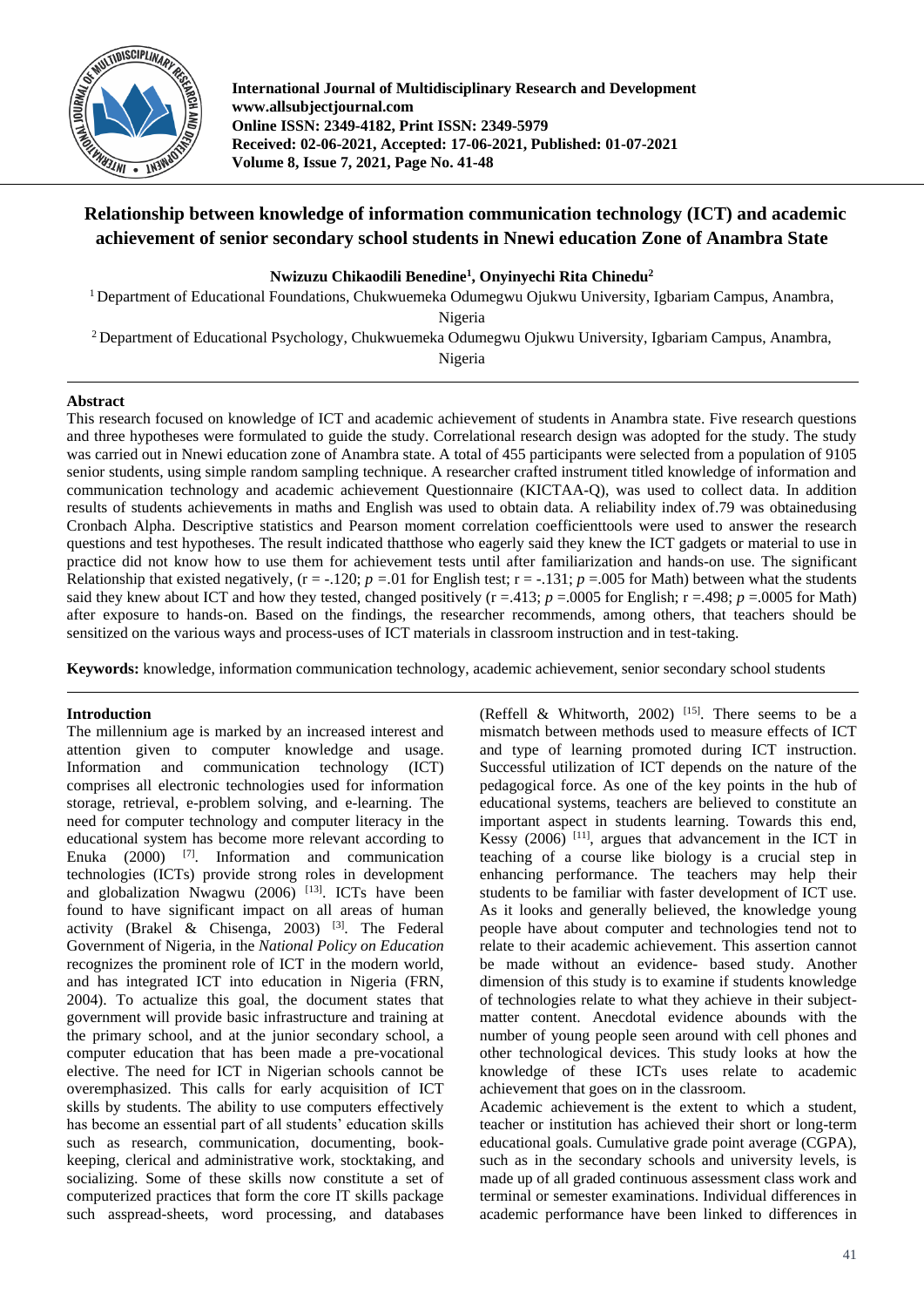intelligence and behaviours. Students with higher mental ability are believed to demonstrate a higher IQ when they are tested. Academic achievement has been found to significantly relate to motivation. Motivation is believed to be the moving force behind a student's learning behaviours (Woolfolk, 2010) <sup>[16]</sup>. Hussain, & Suleman (2017) <sup>[9]</sup> in a study on effects of Information and Communication Technology (ICT) on students' academic achievement and retention found that ICT was more compelling, effective and valuable in teaching when contrasted with conventional techniques of teaching. In a similar study, Khattak and Jan  $(2015)$ <sup>[12]</sup> reported that ICT help students to work in teams and share ideas related to the curriculum.

The findings by Hussain and Suleman  $(2017)$ <sup>[9]</sup> revealed that there exists a relationship between ICT adoption and academic performance in a conservative environment with improvement of the performance of female students more than the male. Ishaq, Azan, Zin, Rosdi, Abid & Ijaz (2020) noted that many students used ICTs in order to improve their essential skills and to carry out their learning effectively with much involvement. It has also been established that the productive use of ICTs has had a substantial significant impact on the students. Research has also found that students with higher academic performance, motivation and self-regulation use intrinsic goals rather than extrinsic stimulations (Zimmerman & Schunk, 2002). Despite the huge importance of ICT in education, Nigeria, like other developing countries, is still in the initial stages of integrating ICT into teaching and learning processes in the education sector. Though it is limited by a number of barriers, there are many factors influencing the use of ICT to make teaching and learning effective in Nigerian classrooms. Enhancement of teaching and learning through the use and knowledge of ICT is a popular presumption. Studies need to be done in Nigerian classrooms to provide evidence-based information related to whether use and knowledge of ICT have any relationship with academic achievement of students.

There is no evidence for any relationship between increased educational use of ICT and students' academic performance. In fact, there is consistently negative and marginally significant relationship between ICT knowledge use and students' academic achievement measures. Meanwhile, the general notion is that the more knowledge a student has in the use of ICT, the smarter the student is with school work. There seems to be a discrepancy with regards to whether knowledge and use of ICT make students achieve more in academics. The researcher wishes to verify these discrepancies with an evidence-based enquiry. In a similar note, boys' and girls' performance have always attracted attention with regards to how to are they are similar or different. Though gender is not a main variable for this study, the researcher would also like to know if gender has any relationship with knowledge use of ICT in test-taking. Specifically, the researcher wishes to document an evidence-based argument with regards to whether knowledge use of ICT relates to academic achievement among secondary school students in Anambra State.

## **Purpose of the Study**

The main purpose of this study was to find out if there is

relationship between the students' knowledge of information and communication technology, and academic achievement among senior secondary school students in Anambra state. Specifically, the study sought to:

- 1. Examine students' knowledge of ICT materials and gadgets related to test-taking.
- 2. Classify ICT materials and gadgets related to students' knowledge use of them in classroom tests.
- 3. Describe observed hands-on related students' ICT knowledge use in test-taking.
- 4. Identify gender relationship to knowledge use of ICT in achievement testing.
- 5. Find out the relationship between ICT knowledge use and senior secondary students' academic achievement in English and maths.

# **Research Questions**

The following research questions guided this research work.

- 1. How much knowledge of ICT materials and gadgets do students have in test-taking?
- 2. How is students' knowledge use of ICT classified in classroom testing?
- 3. How does hands-on use of ICT knowledge relate to test-taking?
- 4. What is the relationship between gender and ICT knowledge in achievement testing?
- 5. What is the relationship between ICT knowledge and academic achievement?

#### **Hypothesis**

The following null hypothesis was tested at a value of *p<*.05 significant level, to further investigate proofs of some probabilities.

 $H<sub>0</sub>$  1. There would be no significant relationship between students' hands-on use of ICT and their achievement in English and Maths.

 $H<sub>0</sub>$  2. There would be no relationship between being a male or female student and participants' knowledge use of ICT in achievement testing.

 $H<sub>0</sub>$  3. There would be no relationship between students' knowledge of ICT and their achievement in English and Maths.

## **Research Design**

In quantitative models, there are the correlational, the survey and the experimental designs (Nworgu, 2015, Creswell, 2009). This study employed a correlational design. Correlational designs seek to establish relationships that exist between two or more variables. It helped the researcher to collect and analyse data on the relationships between the knowledge of ICT and academic achievement of senior secondary school students in Anambra State.

#### **Area of the Study**

This study was carried out in Nnewi education zone of Anambra State of Nigeria. According to statistical records available, the indigenous ethnic groups in Nnewi are Igbo (100%). Nnewi is located in the south eastern of Nigeria. Nnewi is the second largest city in Anambra state. As at 2006, Nnewi has a population of 391,227 according to the Nigeria census. The city spans over 1,076.9 square miles (2,789km<sup>2</sup> ) in Anambra state. Nnewi education zone are made up of 4 local governments, they are Nnewi north, Nnewi south, Ekwusigo and Ihiala local government. Nnewi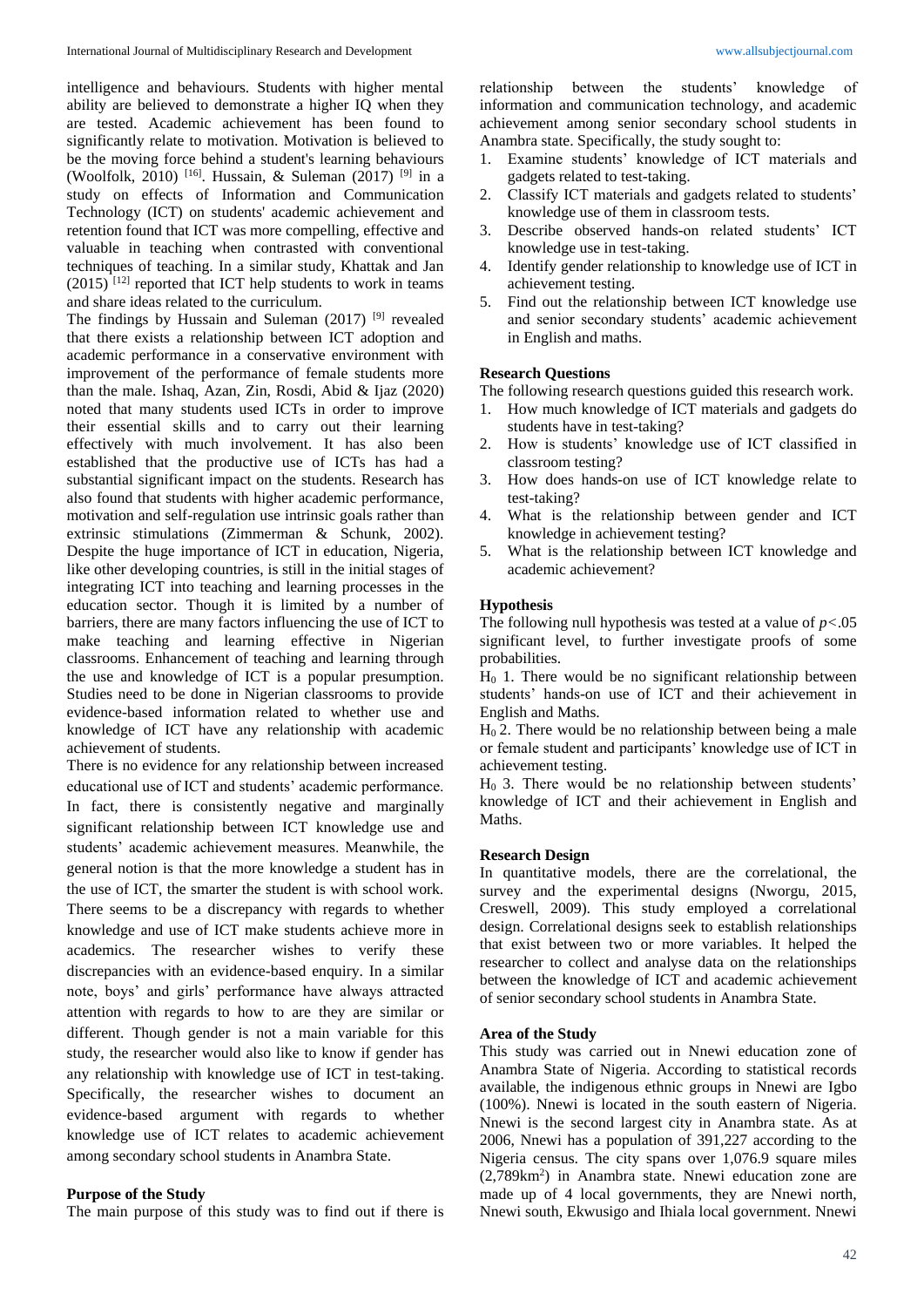people are known for business and industriazation. Nnewi education zone was selected for the study due to its characteristic nature such as urbanization and commercialization. Nnewi education zone has 50 schools with a total population of 9105. Only public senior secondary school students participated in the study.

## **Population of the Study**

The population of the study comprised all the senior secondary school students in Nnewi educational zone of Anambra State. As earlier noted, Nnewi educational zone has fifty (50) public senior secondary schools and this has a population of 9105 students. All the schools studied were identified as those who use computers and other ICT gadgets.

## **Sample and Sampling Technique**

The sample of this study was 455students drawn from 10 senior secondary schools in Nnewi education zone. Nnewi education zone has four local government areas in it. Five Percent of the population was taken as the sample because the population runs in thousands. Hence, Ejifugha (1998)<sup>[6]</sup> recommended that if the population is in few hundreds, the sample size shall be (40%), if the population is in many hundreds, (20%) of the population shall be considered appropriate for the study but if the population runs in thousands, (5%) of the population is considered appropriate for the study. Multi-stage sampling procedure was used for the sampling through the use of simple random sampling technique. Firstly, simple random sampling technique through balloting was used to select ten 10 public secondary schools from the 50 public secondary schools in Nnewi Education Zone of Anambra State. All the secondary students of year II (SS II)from these 10 schools drawn with ballot. Simple random sampling technique, as Nworgu (2015) notes, gives each element in the population equal and independent chance of being included in the sample. Simple random sampling technique was used in selecting the schools as to give every school equal chance of being selected and included in the study.

## **Instrument for Data Collection**

To facilitate effective data collection for the study, a set of thirty structural questionnaires was designed by the researcher termed Knowledge level of ICT and Academic Achievement (KICTAA-Q). Section A of the questionnaire contained questions on personal data of the respondents, while section B contained information on ICT knowledge. Section B is divided into three parts tailored to address the research questions. The KICTAA – Q instrument carry a categorical scale of *true* or *false*. Another response pattern was used to elicit hands-on knowledge-use when the ICT materials and gadgets were presented namely *frequently used, sometimes used, seldom used* and *never used*

## **Validity of the Instrument**

The initial draft of the instrument was given to three experts for face and content validation they includes an educational psychologist, and two educational Psychometrists, from University of Nigeria, Nsukka and Chukwuemeka Odumegwu Ojukwu University. They independently validated the instruments in view for reliability determination. These experts are professors in their field. They were requested to critically examine the instrument in

terms of clarity, relevance and appropriateness of the items in the cluster for its corresponding research question, and also on the suitability of the rating scale. The comments from these experts including my supervisor's comment were taken into considerations while developing the final draft of the instrument.

## **Reliability of the Instruments**

To ascertain the reliability of the instrument, the instrument was trial tested on 20 students drawn from public senior Secondary school outside the study area in Onitsha Education Zone of Anambra state. Onitsha education zone is outside the studied population but has similarity with the studied education zone, namely it commercialization and urbanization characteristics. Cronbach Alpha Reliability Coefficient technique was used to calculate the internal consistency of the scores. The reliability coefficients of 0.79 and 0.78 were obtained for the two clusters of the instrument. The overall reliability coefficient of the instrument was 0.86.

## **Method of Data Collection**

The researcher used direct delivery method with the help of trained research assistants to administer the instrument to the respondents. The researcher in administering the instrument instructed the respondents on how to complete the questionnaires and retrieved back from the respondents immediately they finished filling them. Immediate retrieval of the copies of the questionnaires from the respondents was to ensure hundred Percent return rate.

## **Method of Data Analysis**

For analysis of data, appropriate statistical tools from Statistical Packages for Social Sciences (SPSS) were used. Specifically, Pearson moment correlation coefficient and analysis of variance (ANOVA) were used as means of breaking down and analysing the generated data. Neither a pre-test nor post-test was given to the student-participants; so ANOVA was deemed the most suitable. For repeated mean measures, a *p-value <.05* was used to determine significance level for all calculations. An analytical module shown below was used to help to direct the researcher during a step-by-step addressing of research questions.

**RQ 1:** KICTAA – Q  $1 - 10$  was used to address researcher question one

**RQ 2:** KICTAA – Q 11 – 20 was used to address researcher question two

**RQ 3:** KICTAA – Q 21 – 30 was used to address researcher question three

**RQ 4:** Sex was factored into KICTAA-Q to address research question four

**RQ 5:** To address research question 5, mean score of KICTAA – Q  $1 - 30$  was used to compare with the mean achievements scores in selected subjects.

Only completed instruments were used for data analyses. There were three KICTAA-Q not fully completed. The researcher strategically removed these three uncompleted questionnaires.

## **Results**

This chapter presented and described the result of the study according to the research questions and hypotheses of the study. The summary of the findings were also highlighted.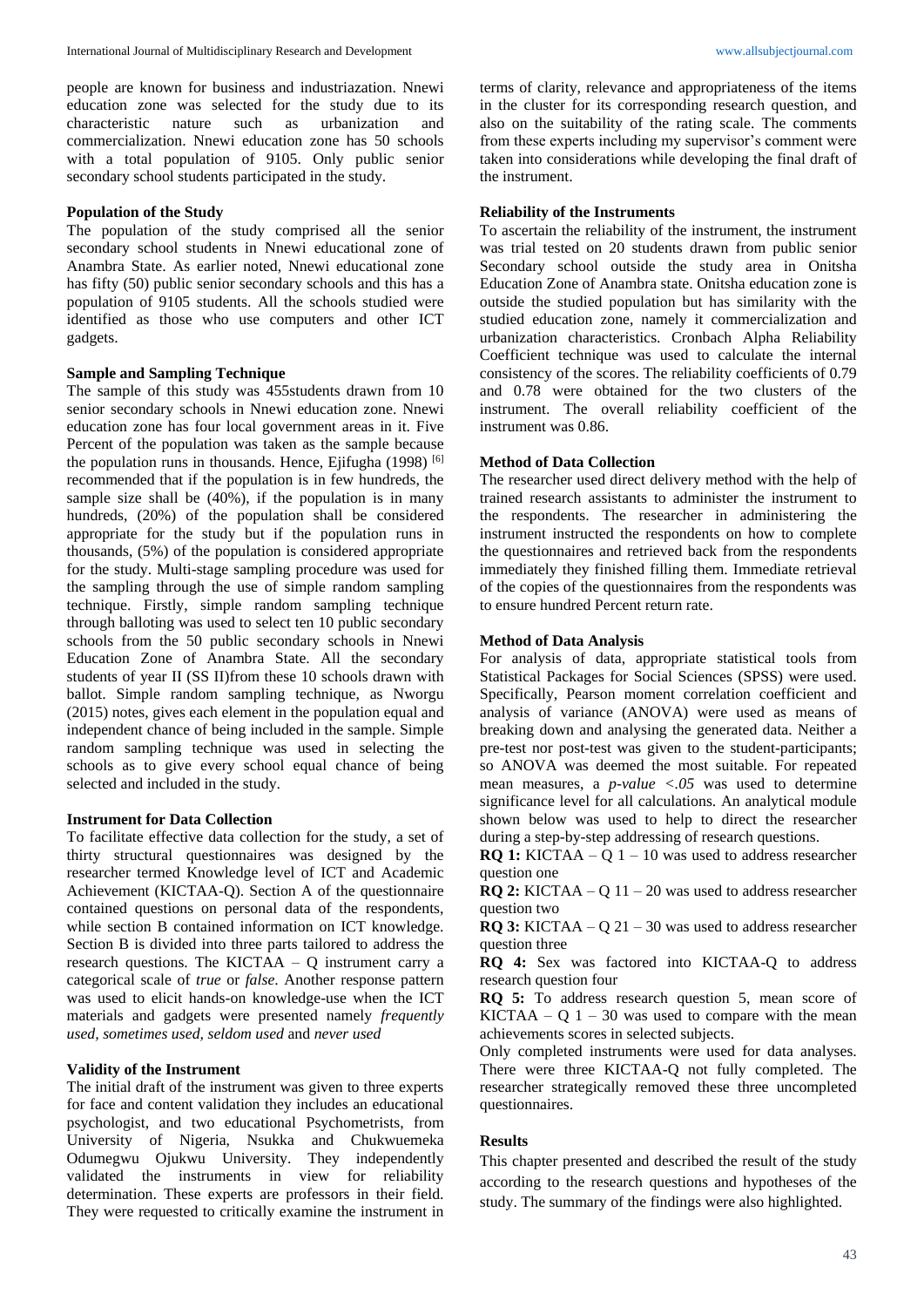#### **Research Question One**

How much knowledge of ICT materials and gadgets do

|  |  |  | <b>Table 1:</b> Students' Responses to the Item Descriptors to KICTAA-Q $1 - 10$ |
|--|--|--|----------------------------------------------------------------------------------|
|--|--|--|----------------------------------------------------------------------------------|

| S/N | <b>Item Description</b>                                                               | <b>True False</b> |
|-----|---------------------------------------------------------------------------------------|-------------------|
|     | I know how to use computer to take tests in English and Mathematics                   | 78(17%) 374(83%)  |
|     | My teacher uses projector to teach us.                                                | 92(20%) 360(80%)  |
|     | We use different computer gadgets to learn and take tests.                            | 58(13%) 394(87%)  |
|     | I know how to use power point (ppt) to do personal project.                           | 77(17%) 375(83%)  |
|     | I know the names of all the computer gadgets and materials we use in taking tests     | 69(15%) 383(85%)  |
| h   | I have access to all computer materials and gadgets in our school for individual use. | 103(23%) 349(77%) |
|     | We use computers to do collaborative learning exercises such as discussion.           | 89(20%) 363(80%)  |
| 8   | We use projector as a class for group tests.                                          | 97(22%) 355(78%)  |
|     | We use scientific calculators to learn take class-tests in mathematics.               | 45(10%) 407(90%)  |
| 10  | We use different ICT gadgets in learning and testing all subjects.                    | 219(48%) 233(52%) |

In answer to research question one (RQ 1) as seen in Figure I, the researcher found out that students who responded categorically*"false"* to all the items of Nos. 1 to 10 outnumber those who said *"true"* to the same response items. This suggests that students have minimal to no knowledge of ICT materials and gadgets when it comes to test-taking.



Fig 1: Percentage of the students' responses to knowledge of how to use ICT materials and gadgets

#### **Research Question Two**

How is students' knowledge use of ICT classified in classroom testing?

**Table 2:** Students' Responses to the Item Descriptors to KICTAA- $Q_11 - 20$ 

| <b>ICT</b>                                                                         | <b>Frequently used Sometimes used Seldom</b><br>used Never used Missing /Incomplete                                                                                                                                                                                                              | <b>Total</b>                                        |
|------------------------------------------------------------------------------------|--------------------------------------------------------------------------------------------------------------------------------------------------------------------------------------------------------------------------------------------------------------------------------------------------|-----------------------------------------------------|
| Sci<br>Calculator<br>Internet<br>Projector<br>Computers<br>Programming<br>TV/Radio | 353(78%) 40(9%) 36(8%) 14(3%) 9(2%)<br>Social Media $5(1\%) 5(1\%) 419(93\%) 18(4\%)$<br>Social Media $5(1\%) 18(4\%) 32(7\%) 379(84\%) 18(4\%)$<br>5(1%) 23(5%) 72(16%) 339(75%) 13(3%)<br>40(9%) 203(45%) 167(37%) 36(8%) ---<br>9(2%) 27(6%) 226(50%) 167(37%) 23(5%)<br>$-416(92\%) 36(8\%)$ | 100%<br>100%<br>100%<br>100%<br>99%<br>100%<br>100% |

In answer to research question two (RQ 2) the researcher observed through opinion sampling that students used scientific calculator the most (*frequently used =* 78%)

followed by their use of computer (9%) in classroom testing, (see figure II below). From Table Two above, 45% of the respondents reported that they sometimes used computers. However, only 6% of the respondents said that they use programming insinuating that the 45% *sometimes used* of computers could be for other purposes than for programming. From the report, recorded in Table Two in answer to research question two, students said they never used TV/Radio in classroom testing. Insignificant number percentage of student participants reported that they *frequently used* social media (1%), Internet (1%), projector (1%) and programming (2%) in classroom testing. The researcher noted that only one school sampled used these ICT materials and gadgets and only five students who chose computer as option were using them for classroom testing.





**Fig 3:** (B) Knowledge Use of ICT Classified for Scientific Calculator

The researcher is particularly interested in the use of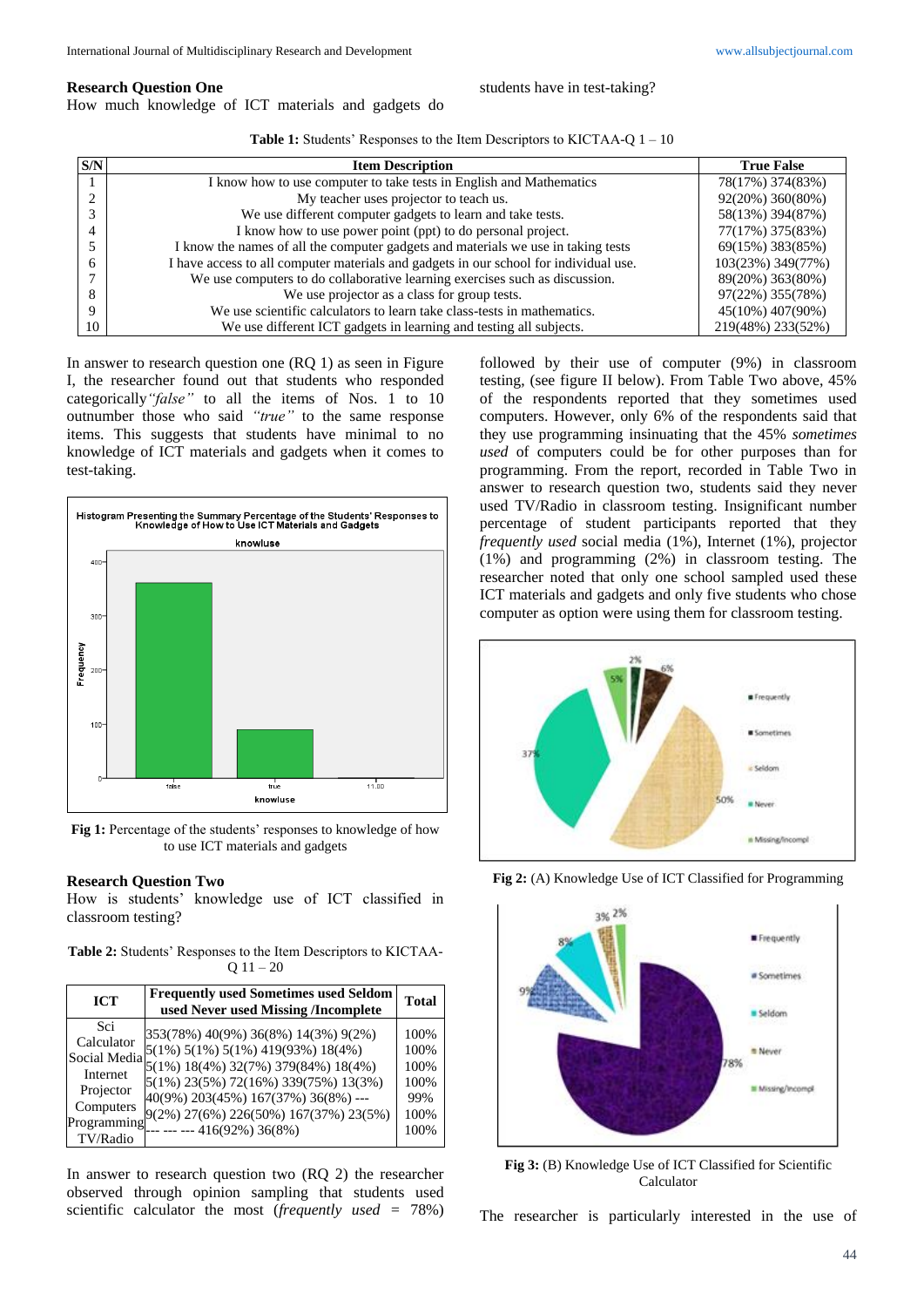scientific calculator and programming for the test presented during the study. These two are supposed to be the most commonly used, namely scientific calculator for Mathematics and programming for English language.

**Research Question Three:** *How does hands-on use of ICT knowledge relate to test-taking?* To answer research question three (RQ 3), the researcher provided impromptu hands-on for concrete experiences for one week. Some ICT gadgets and materials such as scientific calculator, word documents, power point animations (ppt), TV/Records, were presented to students for classroom tests, in order to observe the actual knowledge use of these. This was in effort to

match participants' responses to KICTAA-Q 21–30 to their actual experiences of taking the English and Maths tests presented. The researcher observed that participants' achievement chart was discontinuous not linearly continuous (more for English testing than for Maths testing) depending on which ICT gadget was presented, (see figure III below). Students' chart dropped significantly when they were expected to take oral tests with gadgets such as radio or recorded device. Those students who were savvy with the use of computer gadgets out-performed. This was not because of cognitive ability but because they were faster since the impromptu tests were timed.



**Fig 4:** Relationship between hands-on use of ICT and Testing in English and Maths

**H<sup>0</sup> 1***There would be no significant relationship between students' hands-on use of ICT and their achievement in studied subjects*

Pearson moment correlation coefficient test revealed a report for relationship between English achievement and KICTAA Hands-on  $(r = .41; N = 452;$  and significance of *p =.*0005 (one tailed); and Maths achievement and KICTAA Hands-on ( $r = .50$ ; N = 452; and significance of  $p = .0005$ ) (*See Appendix G, for detailed computation of the analysis*). The report presented that students were more used to scientific calculator in solving Maths problems than they were used to programming.

**Research Question Four** *What was the relationship between gender and ICT knowledge use in achievement testing?*

The researcher wished to know if being a boy or a girl student had any significance in their responses to KICTAA and use of ICT to test studied subjects. In answer to this research question, the researcher found that boys responded more quickly and actively to either the introduction or the use of ICT to learn and to test, than their counterpart girls. Boys asked questions at places where girls shied away.



**Fig 5:** chart of gender responses to knowledge use of ICT in mathematics and English

**H02:** *There would be no relationship between being a male or female student and participants' knowledge use of ICT in achievement testing.*

Gender alone had significant relationship with ICT knowledge use ( $r = .46$ ;  $n = 452$ ;  $p = .0005$  in English and  $r =$  $-.23$ ; n = 452; p = 0005 in Mathematics. This is to say that male and female students differed significantly in their knowledge use of ICT to test in English and but negatively in Maths. Critical analysis observed that the female students' sharp drop from mean score of 62.1 for English to mean score of 50.5 for Maths caused the negative skew.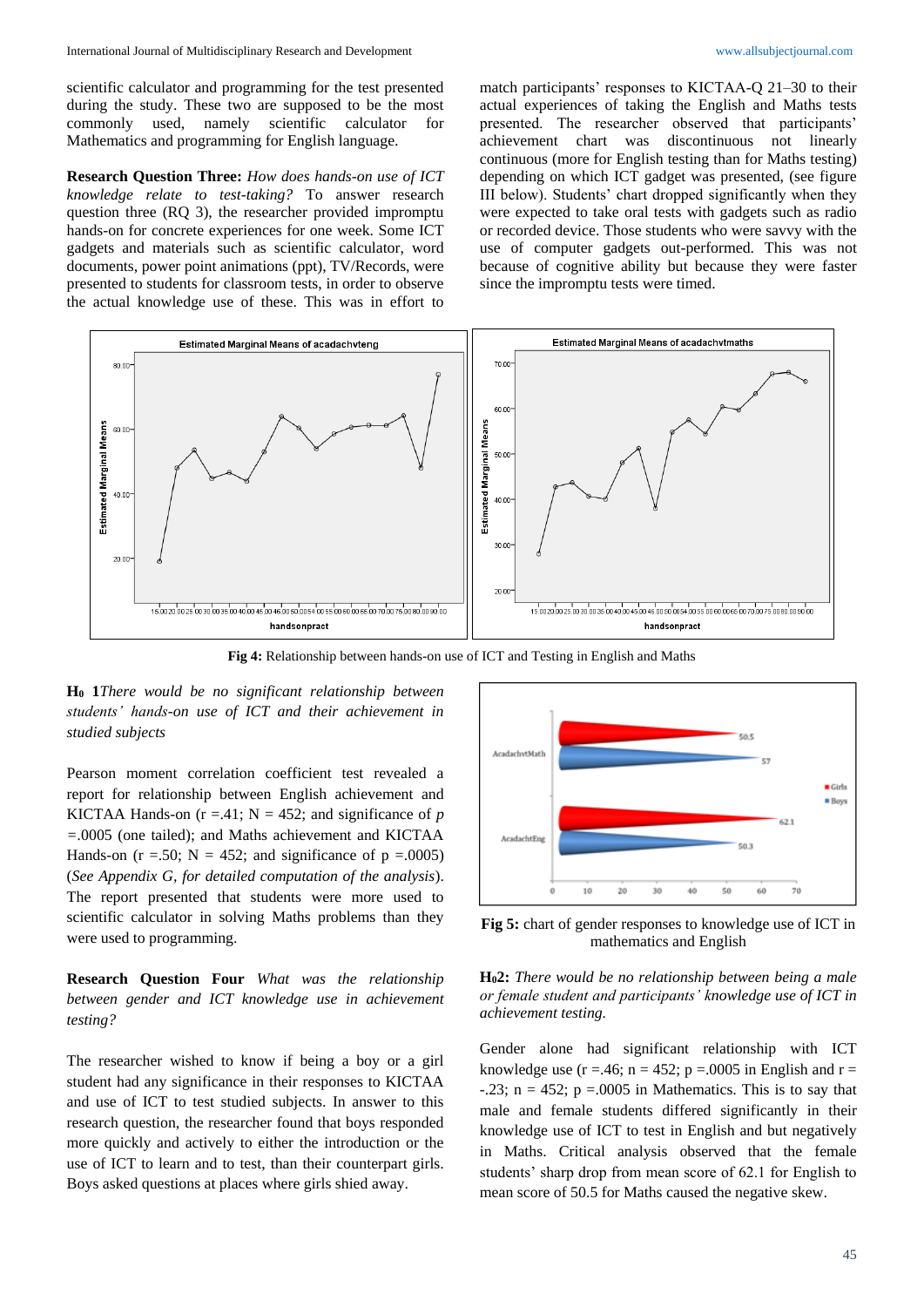**Research Question Five:** *What was the relationship between ICT knowledge use and academic achievement?*

To answer research question five the researcher observed that students showed variance in their knowledge of ICT materials and gadgets, and their use of same ICT materials and gadgets in test-taking, especially in Mathematics more than in English that served as the studied subjects. Knowledge of ICT materials was operationalized by simple identification. Those who eagerly said they knew the gadgets or material to use scored very poorly until after one week of familiarization and hands on use. The relationship between hands-on and the tests proved positive as shown above. Discussions about these analyses are presented in greater details under chapter five.

## **H03:** *There was no significant relationship between knowledge use of ICT and academic achievement.*

The researcher further tested the probability for relationship between the mean score of participants' responses to their knowledge of ICT gadgets and materials and their final test scores in English and Mathematics. The general report of analysis, therefore, presented that those students who were savvy with ICT materials/gadgets achieved more when English and Maths were presented for test-taking. The significant relationship that existed negatively, (r = -.120; *p*   $=$ .01 for English test;  $r = -.131$ ;  $p = .005$  for Math) between what the students said they knew about ICT and how they tested, changed positively after exposure to hands-on. (*see appendix I*)

## *Discussion of the Findings*

Interesting dynamics revealed themselves during data collection and computation. The researcher observed that all the participating schools have computers – some adequate number, and some inadequate numbers. Nonetheless, the researcher observed that a good number of these computers are out-of-service or not fully functioning. Five out ten schools studied reported that they have more than 100 computers extras that were unpacked and in the store for 20 months and above. One of the teachers in Anglican girls secondary school Nnewi said, "*We are waiting for school administrators to invite experts to come and install some software's so we can start using it in teaching the students*". For many schools, availability of computers was not an issue.

Another phenomenon emerging from this study is a prevalent non-use of available computers and ICT gadgets such as scientific calculators. 95% of the schools studied reported that they rarely use computers for testing subjects other than computer classes. The reason offered to the researcher was that the teachers of the studied subjects, namely English and Mathematics, do not know how to use these computer gadgets such as review page and scientific calculators to teach and test English and Mathematics respectively. This discussion is carried out based on the findings of the research questions and the hypotheses.

The analysis of the data on table 1 in chapter four arising from research question one sought to find out how much knowledge of ICT materials and gadgets students have in test-taking. The analysis revealed that students have minimal to no knowledge of ICT materials and gadgets in test-taking. The response to item no 10 received the highest score of positive response. This is because students were

thinking of all ICT materials and gadgets including cell phone, printed materials and calculators. Indication is that students are only aware of ICT materials and gadgets used in and out of classroom. From the same Table 1 of KICTAA, *we use scientific calculator to learn and take test in mathematics* received the least percentage. 10% of the students responded positive to this question. This is most surprising to the researcher because scientific calculator should be the most frequently used ICT gadget in secondary school in Mathematics learning and testing. This gadget is allowed for standardized testing such as WAEC, NECO, JAMB, etc. Almost all the question descriptors got high percentage of false except item that states *we use different ICT gadget in learning,* (see figure I)*.*During interactive sections with the students, the researcher observed that learning has ramifications that need to be discussed. When students were asked to describe learning, they argue that learning include everything they do with their phone at home. For these participating students, they do not limit their learning to the classroom instruction. Some of them argue that when their teacher finishes, they go home to browse and check. They also claim that they solved algebra equation with scientific calculator from watching a television programme at home.

Research question two that sought to find how Students' knowledge use of ICT is classified in classroom testing were rated with *frequently used, sometimes used, seldom used, and never used.* The ICT gadgets, radio and television attracted the highest percentage of *never use.* Brown, (2009) considered the following ICT materials as generally useful for the teaching of mathematics, namely Scientific calculators, Computers, Cell phones, Televisions, Radios, Internet, Weather focus devices, Audio visual devices, Magnetic compasses. Considering all these, the most available to the students would include, scientific calculator, radio and televisions. Meanwhile, the researcher observes that these basic ICT gadgets are not used for students learning and test-taking. Even though students do not use scientific calculator in taking test, the researcher observed that it attracted the highest percentage of *frequently used*. Even if the use is for adding and subtracting during test taking it is a use. Social media and internet received 1% use each for testing. This does not surprise the researcher because in as much as students claim to know how to use phone for social media/internet browsing and the use school projector to learn, these ICT gadgets are not used in testtaking and examination. So they may have nothing to do with students' achievement in terms of causation. For the purpose of this study, the researcher underscored the use of scientific calculator and programming for learning and testing. This is because these two are the most commonly used, calculator for Mathematics and programming for English. Meanwhile, the study discovered that these ICT materials and gadgets are not put to the most use in senior secondary schools.

Research question three: The researcher provided some ICT gadgets and materials such as scientific calculator, spreadsheets documents, power point animations (PPT), TV/Records, in order to observe the actual knowledge use of these. This was in effort to match participants' responses in the questionnaire to their experiences. The researcher observed that participants were eager to know how these gadgets and materials could be used. Their knowledge use of these ICT gadgets and materials to answer subject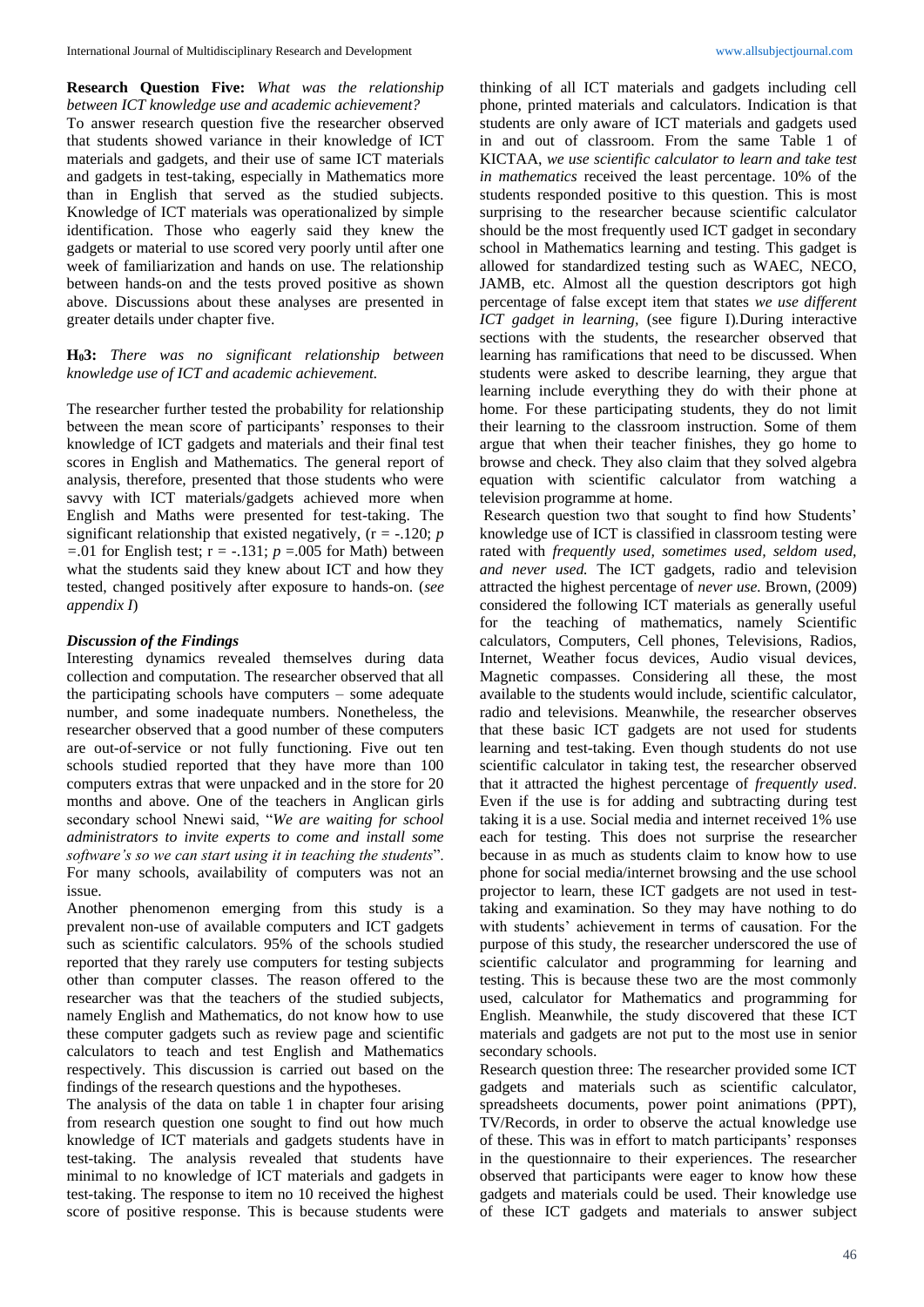questions were timed and scored. Maximum score obtainable by a student was 200 and minimum was 40. The researcher noticed that some of the responses the students provided in the questionnaire did not match their experiences when the researcher provided the hands-on materials and gadgets. Take for instance, students answered true to *I know how to use power point (PPT) to do personal project and frequently used to projector use in the class room.* The same students said they had never seen projector and power point (PPT) when presented.

In answer to research question four, the researcher found a significant relationship between gender and ICT knowledge use, with regards to achievement test in the studied subjects, namely English Language and Mathematics. Boys performed better than girls in the use of ICT for Mathematics and English. However, within group analysis revealed than girls score in English is higher than their score in Mathematics. The boys score for Mathematics is higher than their score in English. Thus goes to say that male students are more assertive when it comes to ICT knowledge use, than female students.

To answer research question five and test  $H_0$  2, the researcher observed that students showed variance in their knowledge of ICT materials and gadgets, and their knowledge use of ICT materials and gadgets in test-taking, especially Mathematics more than English that served as studied subjects. Take for instance the scores on Tables 1 and 3 about frequent use of scientific calculator. For ICT knowledge, student participants scored 353(78%) under *frequently used*, but for knowledge use students participants scored 59 (13%) under *frequently used.* Meanwhile, these participating students score 9(2%) for ICT knowledge use of the same materials. It seems participants do not know that programming is something they already do but do not they do it. That being said, the researcher wishes to note that using these available gadgets and materials will not only help students in their learning and test-taking, but will enable them identify these materials and gadgets when presented.

## **Implication of the Study**

In naming the ICT materials and gadgets all the participants scored a pass mark of 100% out of 200 maximum. Participants were not conversant with the knowledge use of these ICT gadgets and materials for testing particularly in the Mathematics. This implication could provide some explanations why some Nigerian students perform poorly in Joint Admission and Matriculation Board (JAMB). They struggle in their use of computer and other ICT gadgets during this examination because they were not knowledgeable in their use for learning and testing. The result is that, not knowing how to use ICT in test-taking may adversely impact a student's achievement grade when ICT materials and gadgets are used, such as in the Joint Admission Matriculation Board (JAMB) tests or Post Unified Tertiary Matriculation Examinations (Post UTME). Another implication from the study is the mismatch between students' responses to KICTAA and their experiences when ICT materials and gadgets were presented. The researcher wishes to note that students' might not know that their responses would be tested with hands-on. This accentuated that even the scores received for time and *frequently used* might be a misrepresentation of students' knowledge of ICT materials/gadgets and their uses in test-taking. This is to say

that students might know the name of an ICT material such as programming or ICT gadget such as projector, but same students might not know how these materials and gadgets are used in learning or testing. In this research the findings showed that students have no knowledge of ICT materials and gadgets in test-taking. This indicates that students are only using it in class when they do, but not in test-taking.

## **Conclusion**

In this age and time when computer knowledge use in the classroom has proven to be most efficient ways to enhance learning among students, it becomes necessary that Nigerian students should be taught the use of computers in learning. Nigeria introduced computer based tests (CBT) for some of standardized tests such as JAMB. It becomes imperative that knowledge and use of computer and other ICT gadgets/materials should be made available to senior secondary students. As this study concludes, the researcher wishes to note that Nigeria students may continue to be disadvantaged during such international or standardized tests if they do not have adequate experiences and hands-on learning with ICT knowledge use in the classroom.

Unlike the study conducted by Anujeonye (2004) and contrary to her views, this research discovered that the problem of availability of ICT materials and gadgets seem not to exist in Anambra state schools. What this research discovered is that the students are not taught how to use these ICT materials and gadgets in their classroom learning and testing. Even when these ICT materials and gadgets are used minimally in learning, they seem almost seldom used in classroom test-taking in subjects like English and Mathematics. This concluded research also sharpens out the fact that there are some of the ICT materials and gadgets which students know, but do not know how to use them. These materials and gadgets may fall into the category of Aladejana and Aderibigbe (2007) [1] termed NKS (new kind of science). They may not be NKS because of their easy availability but they are definitely new to the students because materials and gadgets are not used in their learning and test-taking.

## **Recommendations**

- 1. Based on the findings of this research, the the following recommendations are made. Teachers should be sensitize on the various ways and process of using ICT materials in teaching and in test taking of all their subjects through workshops, seminars, and conferences.
- 2. The government should ensure that the computers donated to the schools should all be put use to the benefits of the students.
- 3. The government in consultation with the school administration should train more teachers on the use of computer to improve learning.
- 4. The government should add computer courses to those studying education in the university because one cannot give what he/she does not have.

## **Suggestions for Further Studies**

The following were given as suggestion for further studies:

- 1. Relationship between knowledge of information and communication technology (ICT) and academic achievement of students in Nigerian universities
- 2. Impact of teachers on the use of ICT in Nigeria classroom